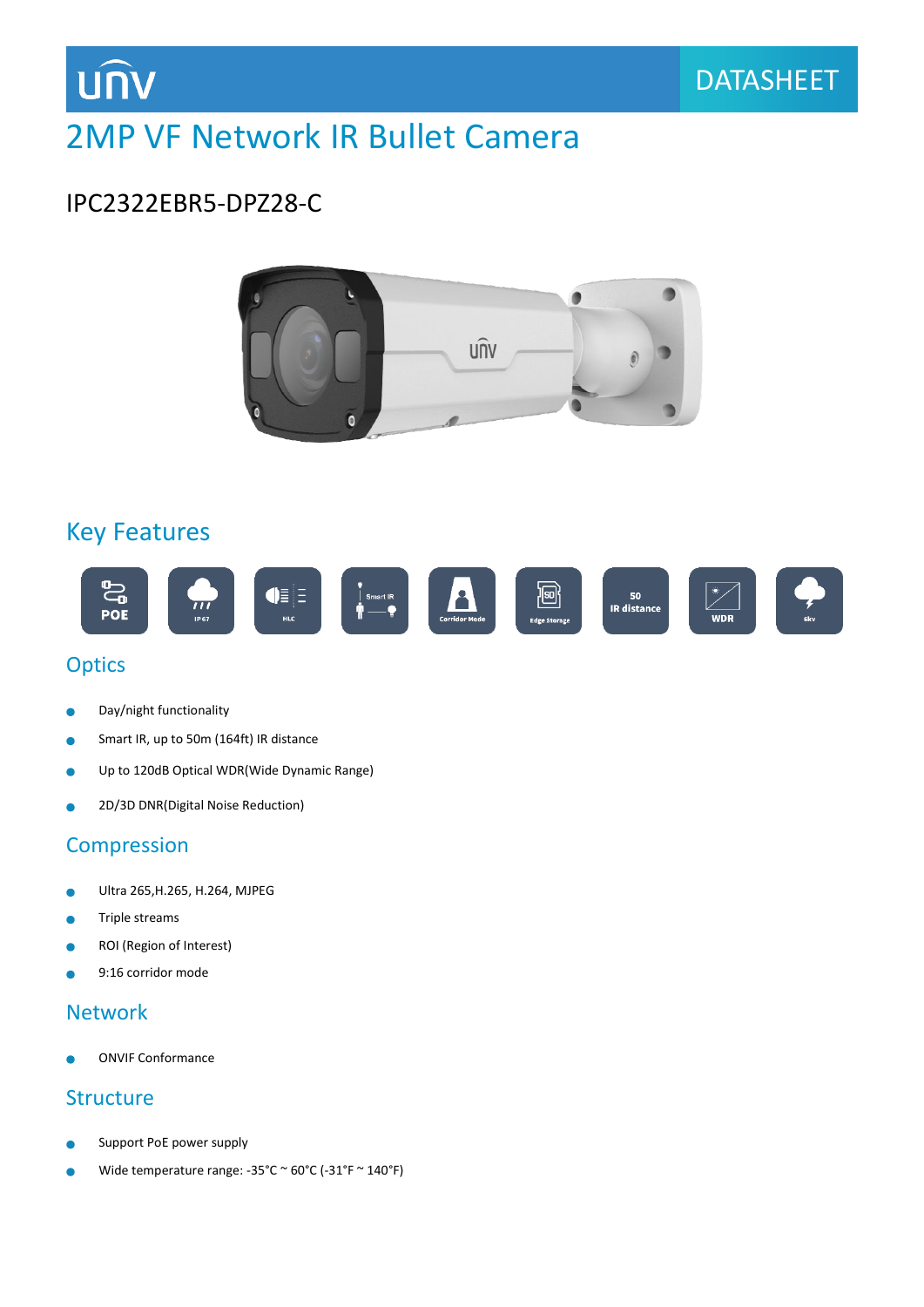# **UNV**

- Wide voltage range of ±25%  $\bullet$
- IP67  $\bullet$
- 3-Axis  $\bullet$

# Specifications

|                         | IPC2322EBR5-DPZ28-C                                                                                                        |                                                                |              |            |      |                 |             |
|-------------------------|----------------------------------------------------------------------------------------------------------------------------|----------------------------------------------------------------|--------------|------------|------|-----------------|-------------|
| Camera                  |                                                                                                                            |                                                                |              |            |      |                 |             |
| Sensor                  | 1/2.8", 2.0 megapixel, progressive scan, CMOS                                                                              |                                                                |              |            |      |                 |             |
| Lens                    | 2.8~12mm, AF automatic focusing and motorized zoom lens                                                                    |                                                                |              |            |      |                 |             |
| <b>DORI Distance</b>    | Lens (mm)                                                                                                                  | Detect(m)                                                      |              | Observe(m) |      | Recognize(m)    | Identify(m) |
|                         | 2.8                                                                                                                        | 45                                                             |              | 9<br>18    |      |                 | 4.5         |
|                         | 12                                                                                                                         | 192.9                                                          |              | 77.1       | 38.6 |                 | 19.3        |
| Angle of View(H)        | $94.0^\circ \approx 28^\circ$                                                                                              |                                                                |              |            |      |                 |             |
| Angle of View (V)       | 56.7°~14.4°                                                                                                                |                                                                |              |            |      |                 |             |
| Angle of View (O)       | 122.2°~34.4°                                                                                                               |                                                                |              |            |      |                 |             |
| Adjustment angle        | Pan: 0°~360°                                                                                                               |                                                                | Tilt: 0°~90° |            |      | Rotate: 0°~360° |             |
| Shutter                 | Auto/Manual, 1~ 1/100000s                                                                                                  |                                                                |              |            |      |                 |             |
| Minimum Illumination    | Colour: 0.002Lux (F1.6, AGC ON)<br>OLux with IR on                                                                         |                                                                |              |            |      |                 |             |
| Day/Night               | IR-cut filter with auto switch (ICR)                                                                                       |                                                                |              |            |      |                 |             |
| S/N                     | >52dB                                                                                                                      |                                                                |              |            |      |                 |             |
| IR Range                | Up to 50m (164ft) IR range                                                                                                 |                                                                |              |            |      |                 |             |
| wavelength              | 850nm                                                                                                                      |                                                                |              |            |      |                 |             |
| IR On/Off Control       | Auto/Manual                                                                                                                |                                                                |              |            |      |                 |             |
| Defog                   | <b>Digital Defog</b>                                                                                                       |                                                                |              |            |      |                 |             |
| <b>WDR</b>              | 120dB                                                                                                                      |                                                                |              |            |      |                 |             |
| Video                   |                                                                                                                            |                                                                |              |            |      |                 |             |
| Video Compression       | Ultra 265, H.265, H.264, MJPEG                                                                                             |                                                                |              |            |      |                 |             |
| H.264 code profile      | Baseline profile, Main Profile, High Profile                                                                               |                                                                |              |            |      |                 |             |
| <b>Frame Rate</b>       | Main Stream: 2MP (1920*1080), Max 30fps;<br>Sub Stream: 2MP (1920*1080), Max 30fps;<br>Third Stream:D1 (720*576), Max30fps |                                                                |              |            |      |                 |             |
| Video Bit Rate          | 128 Kbps~16 Mbps                                                                                                           |                                                                |              |            |      |                 |             |
| 9:16 Corridor Mode      | Supported                                                                                                                  |                                                                |              |            |      |                 |             |
| <b>OSD</b>              | Up to 8 OSDs                                                                                                               |                                                                |              |            |      |                 |             |
| Privacy Mask            | Up to 8areas                                                                                                               |                                                                |              |            |      |                 |             |
| ROI                     | Up to 8areas                                                                                                               |                                                                |              |            |      |                 |             |
| <b>Motion Detection</b> | Up to 4 areas                                                                                                              |                                                                |              |            |      |                 |             |
| Image                   |                                                                                                                            |                                                                |              |            |      |                 |             |
| White Balance           | Auto/Outdoor/Fine Tune/Sodium Lamp/Locked/Auto2                                                                            |                                                                |              |            |      |                 |             |
| Digital noise reduction | 2D/3D DNR                                                                                                                  |                                                                |              |            |      |                 |             |
| Smart IR                | Support                                                                                                                    |                                                                |              |            |      |                 |             |
| Flip                    |                                                                                                                            | Normal/Vertical/Horizontal/180°/90°Clockwise/90°Anti-clockwise |              |            |      |                 |             |
| Dewarping               | N/A                                                                                                                        |                                                                |              |            |      |                 |             |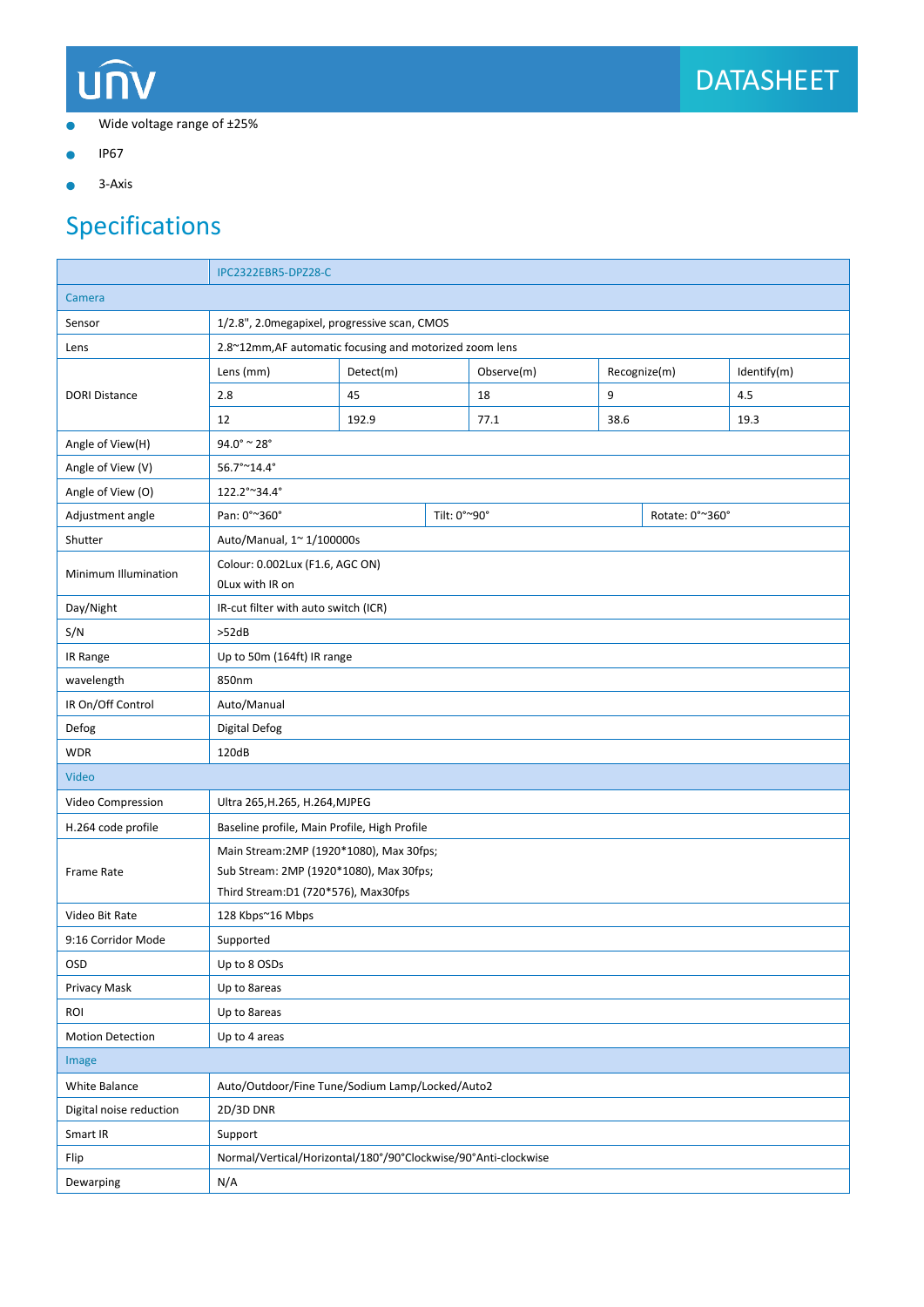# unv

# DATASHEET

| <b>HLC</b>                         | Support                                                                                                                           |  |  |  |  |
|------------------------------------|-----------------------------------------------------------------------------------------------------------------------------------|--|--|--|--|
| <b>BLC</b>                         | Support                                                                                                                           |  |  |  |  |
| <b>Audio</b>                       |                                                                                                                                   |  |  |  |  |
| <b>Audio Compression</b>           | G.711                                                                                                                             |  |  |  |  |
| Two-way audio                      | Supported                                                                                                                         |  |  |  |  |
| Suppression                        | Supported                                                                                                                         |  |  |  |  |
| Sampling Rate                      | 8KHZ                                                                                                                              |  |  |  |  |
| <b>Storage</b>                     |                                                                                                                                   |  |  |  |  |
| Edge Storage                       | Micro SD, up to 256GB                                                                                                             |  |  |  |  |
| Network Storage                    | ANR, NAS(NFS)                                                                                                                     |  |  |  |  |
| <b>Network</b>                     |                                                                                                                                   |  |  |  |  |
| Protocols                          | IPv4, IGMP, ICMP, ARP, TCP, UDP, DHCP, PPPoE, RTP, RTSP, RTCP, DNS, DDNS, NTP, FTP, UPnP, HTTP, HTTPS, SMTP, 802.1x,<br>SNMP, QoS |  |  |  |  |
| Compatible Integration             | ONVIF(Profile S, Profile G, Profile T), API                                                                                       |  |  |  |  |
| Client                             | EZStation<br>EZView<br><b>EZLive</b>                                                                                              |  |  |  |  |
|                                    | Plug-in required live view: IE9+, Chrome 41 and below, Firefox 52 and below                                                       |  |  |  |  |
| Web Browser                        | Plug-in free live view: Chorme 57.0+, Firefox 58.0+, Edge 16+, Safari 11+                                                         |  |  |  |  |
| Interface                          |                                                                                                                                   |  |  |  |  |
| Audio I/O                          | Audio cable                                                                                                                       |  |  |  |  |
|                                    | Input: impedance 35kΩ; amplitude 2V [p-p]                                                                                         |  |  |  |  |
|                                    | Output: impedance 600Ω; amplitude 2V [p-p]                                                                                        |  |  |  |  |
| Alarm I/O                          | 1/1                                                                                                                               |  |  |  |  |
| Network                            | 1 RJ45 10M/100M Base-TX Ethernet                                                                                                  |  |  |  |  |
| <b>Certifications</b>              |                                                                                                                                   |  |  |  |  |
| Material                           | CE: EN 60950-1<br>UL: UL60950-1<br>FCC: FCC Part 15                                                                               |  |  |  |  |
| General                            |                                                                                                                                   |  |  |  |  |
| Power                              | DC 12V±25%, PoE (IEEE 802.3af)                                                                                                    |  |  |  |  |
|                                    | Power consumption: Max 9W                                                                                                         |  |  |  |  |
| Dimensions $(L \times W \times H)$ | 253.4 × 86 × 71.7mm (9.98" × 3.4" × 2.8")                                                                                         |  |  |  |  |
| Net Weight                         | 1.0kg (2.2lb)                                                                                                                     |  |  |  |  |
| Material                           | Metal                                                                                                                             |  |  |  |  |
| <b>Working Environment</b>         | $-35^{\circ}$ C ~ 60°C (-31°F ~ 140°F), Humidity: $\leq$ 95% RH (non-condensing)                                                  |  |  |  |  |
| <b>Strorage Environment</b>        | -35°C ~ 60°C (-31°F ~ 140°F), Humidity: ≤95% RH (non-condensing)                                                                  |  |  |  |  |
| surge protection                   | 6KV                                                                                                                               |  |  |  |  |
| <b>Ingress Protection</b>          | <b>IP67</b>                                                                                                                       |  |  |  |  |

## Dimensions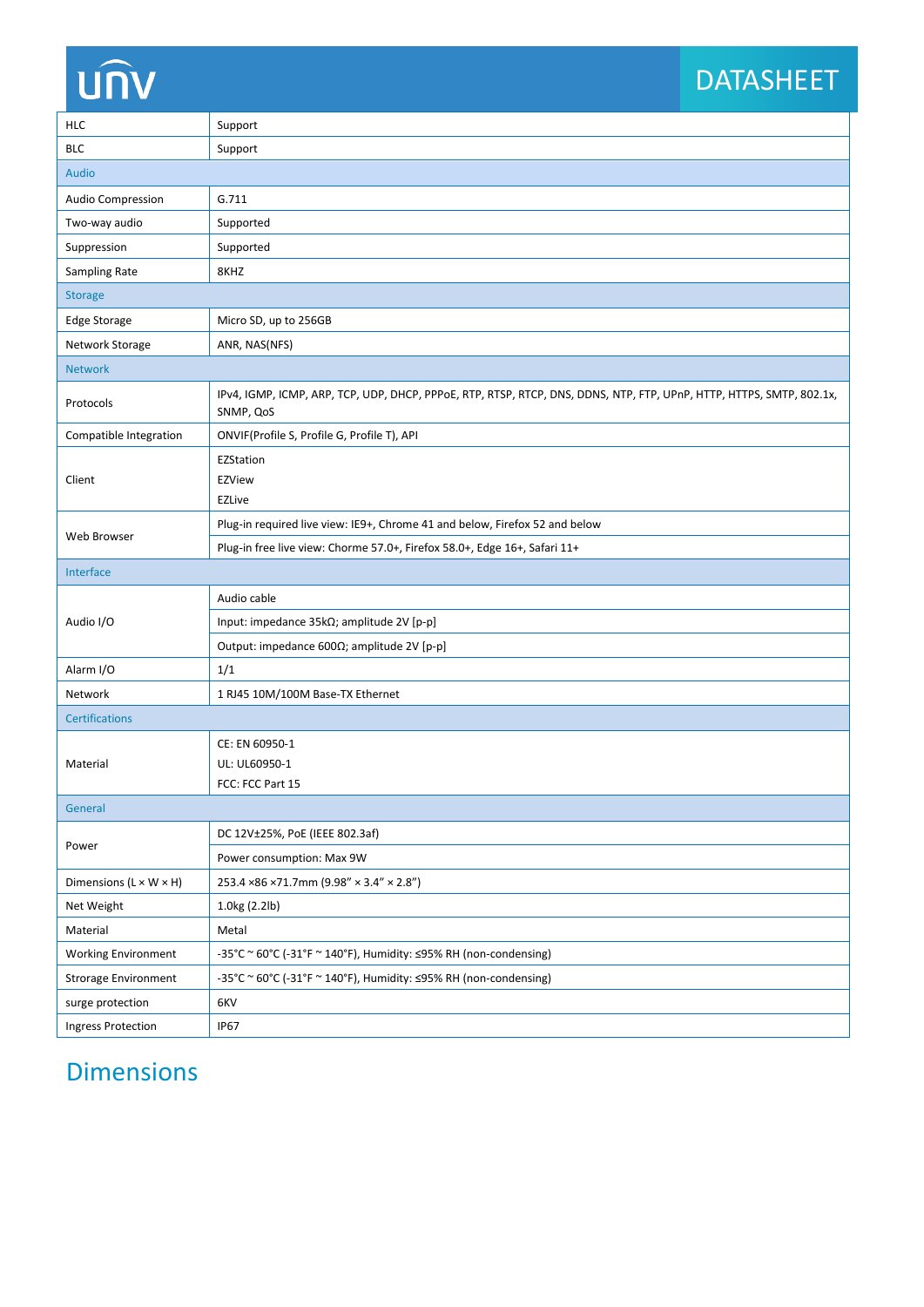# **UNV**

## **DATASHEET**





## Accessories



TR-A01-IN



 $\omega$